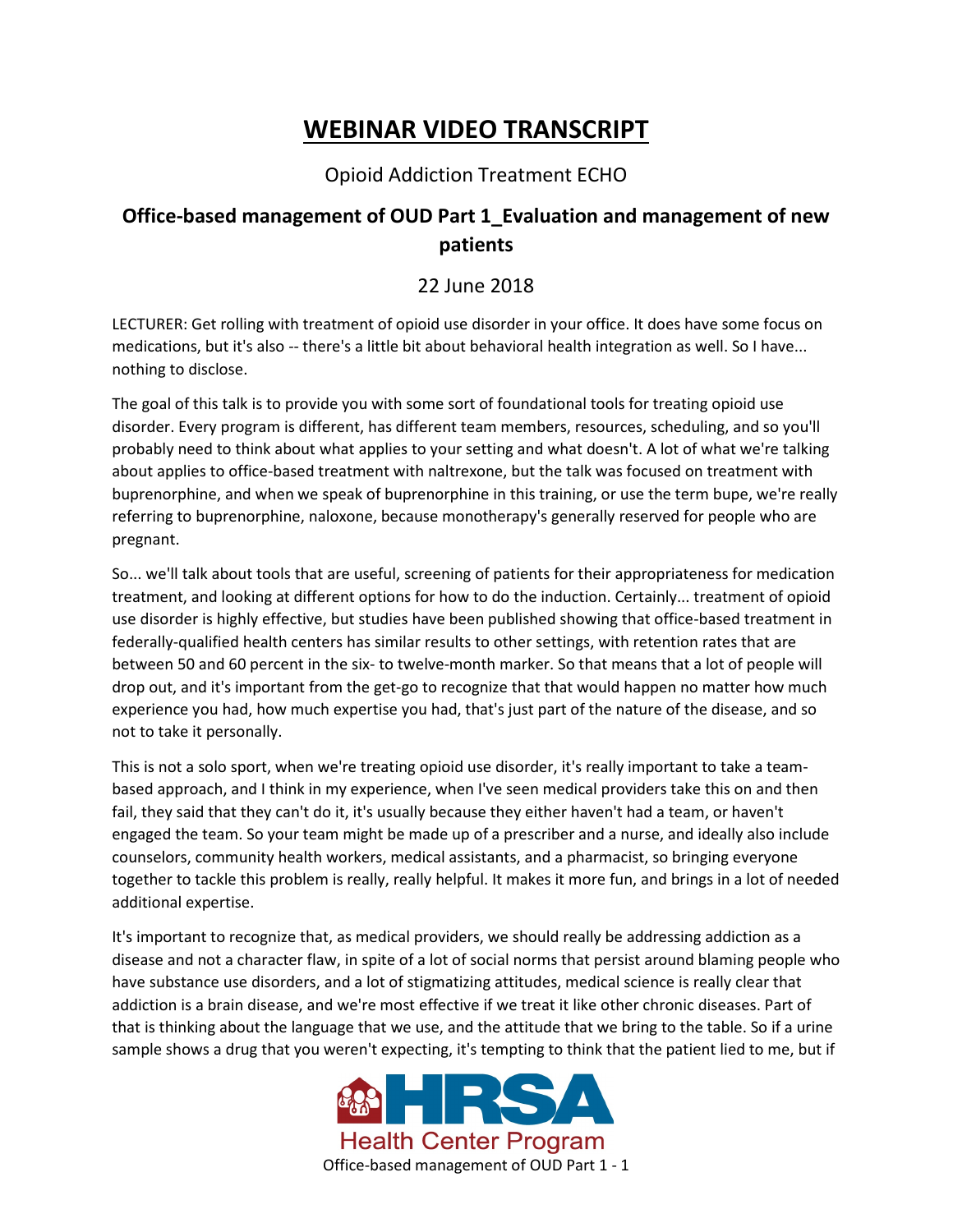you can take a moment and reframe your thinking to something like, This patient's disease is uncontrolled, that can help to sustain your efforts and help to keep your team focused on the treatment of this devastating and really lethal disease.

Another part of that is thinking about the language that you use with the patient, but also with your team, when you're talking about the patient. Terms like addict or dirty urine are stigmatizing and are non-clinical terms, so instead, talking about a person who has an opioid use disorder, and a positive or abnormal urine drug screen, can really help to frame things in a different and more clinically appropriate way.

This doesn't happen overnight, we all bring a lot of ... acknowledged, and sometimes attitudes that are hidden even to us, and it takes time to unearth those and really become aware of them, and particularly to change them, so it's an ongoing effort that you can engage in as a team. It could be helpful to have some materials available to use when you are introducing treatment to a patient. Having some kind of informed consent form or patient agreement is very useful, and required in many settings. It's also really important to recognize that even though we're treating addiction, overdose can still happen, and so overdose education information is very important and ideally, to provide patients with training on how to use naloxone right then and there is particularly helpful.

Patients are often frightened of the induction process, the process of starting the buprenorphine, and so having a handout about that, and particularly a handout about inductions that a patient's going to manage at home is very useful. You could consider a wallet card that would tell a first responder that a patient is being treated with buprenorphene, because it can have implications for pain management in an emergency situation. And then finally, you'll probably wanna have information about local recovery resources, such as 12-step meetings, SMART Recovery meetings, maybe even detox or rehab facilities in the area, church-based recovery groups, et cetera, so that people have those resources readily available.

So who is appropriate to treat with medication treatment for opioid use disorder? The patient should meet criteria for OUD, and we've reviewed that in the past and in these talks, but just to briefly... summarize it, people who have opioid use disorder generally have poor control over their urgings and cravings to use opioids, they use in spite of significant adverse consequences to their health, to their relationships, to their ability to carry out their goals, and... they... typically... have made efforts to quit or cut back and been unsuccessful. So in addition to meeting those criteria, you need to ascertain whether the patient is at least willing to commit to adhering to clinic visits. That may be a dicey preposition for some patients when they don't have transportation, or if, as with many of our patients, they have very chaotic lives, but at least being willing to plan to attend clinic visits regularly scheduled can be -- is important.

Some clinics do require an agreement to stay on treatment for a particular minimum time period, you can think about whether that's something that you wanna do, and in general, treating patients who are using benzodiazepines should be done with caution, if they're prescribed, it may be wise to help the patient to wean down to lower doses. If they're used on the street, I would be particularly careful, because of the risk of high-dose benzodiazepine use and opioid use together, quitting buprenorphine use, setting them up for overdose. And finally, if the patient's on methadone at the time that they're